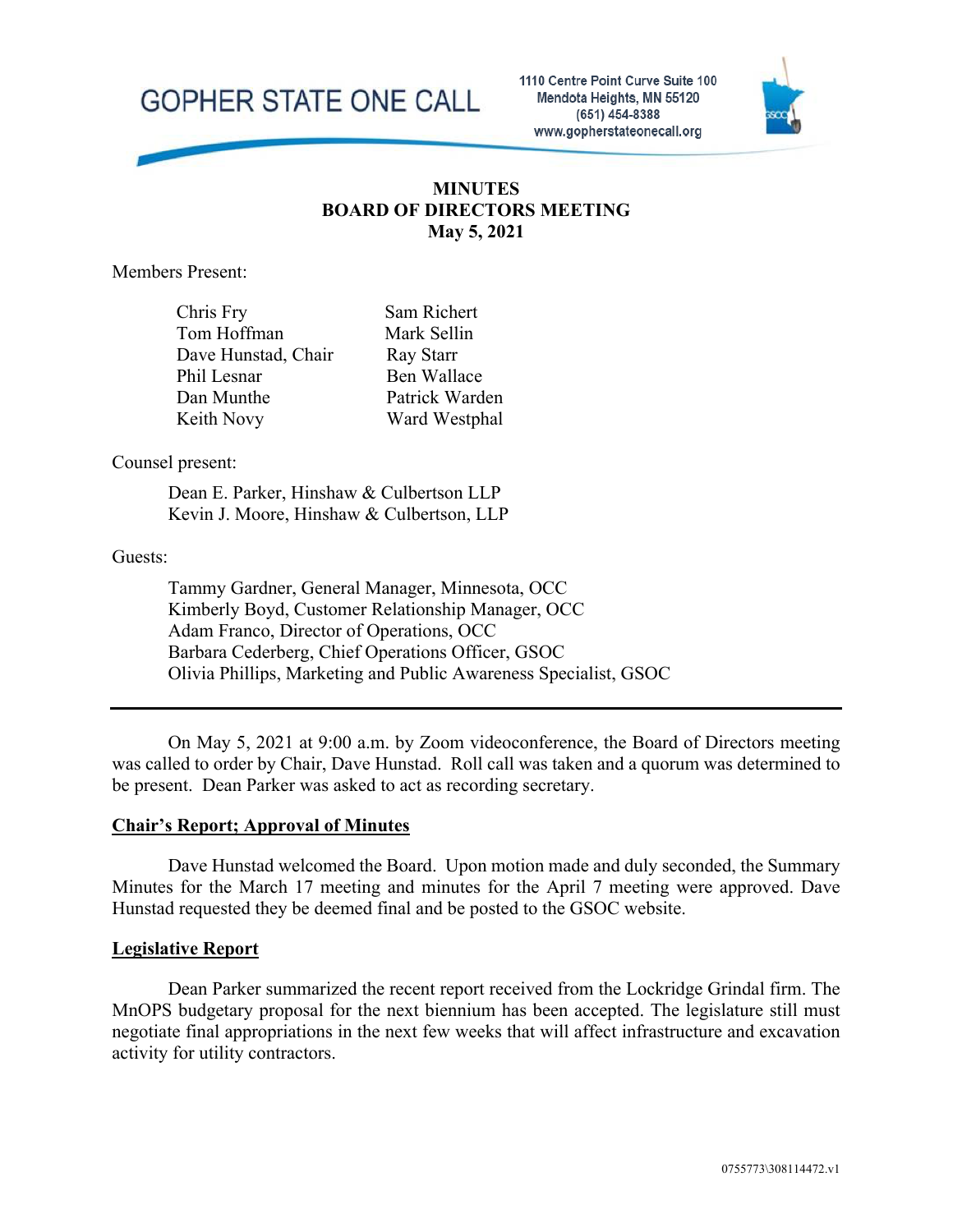

#### **COO Report**

Barb Cederberg advised that ticket volumes have increased about 11% year to date. Various process changes went into effect on April 30. The communications plan for the process changes included multiple email advisories to stakeholders. She also conducted discussions with a major project builder and explained the advantages of using meet tickets instead of numerous individual tickets. The user commented it might be a little more work for the user the first time through but would save work in the long run. GSOC is also starting to review tickets to determine how much extra time is being afforded by excavators and is also reviewing cutline data to see what information might be utilized to assist in damage prevention.

#### **PR/Awareness Update- Request for State Fair volunteers**

Olivia Phillips advised the Board that the State Fair will likely be going forward in some fashion but there may be significant changes, such as reservations to control flow in attendance if the pandemic has not ended. She is looking for volunteers to help staff the GSOC booth. She also discussed various promotions and some events that will be deferred until later in the season.

#### **OCC Report**

Tammy Gardner explained that no customer service representatives training classes needed to be cancelled this year as the notification center ramped up for the busy season. Six call taking classes have been completed as well as 1 electronic ticket review class. A total of 98 customer service agents are now on staff.

She briefly reviewed ticket volumes. April was over 100,000 tickets again this year. She also showed the Board a chart noting comparisons of daily volume. Cooperation from the excavation community has begun to slightly smooth out the peak pace of activity on Mondays, but Monday, Wednesday and Thursday are still the busiest days for the notification center. Both homeowner and professional excavator ticket volumes increased this April over last year. 63% of homeowners continue to utilize ITIC online ticket submission in April. This is allowing for more efficient service to the whole industry as homeowner telephone calls take significant time to process.

There are now 7 users from 6 different companies approved for direct release of online submitted tickets. A strong approval and quality control process remains in place for approval of a user for direct release. The notification center is looking for more users to qualify for direct release.

The process improvements mentioned by Barb Cederberg have been put in place for both ITIC and telephone call tickets. If users hey do not white line the excavation areaare asked for a reason why. Users are also asked an additional question if marking instructions are for simply the entire lot. This is in order to determine if they may safely ask for a smaller area to be marked. A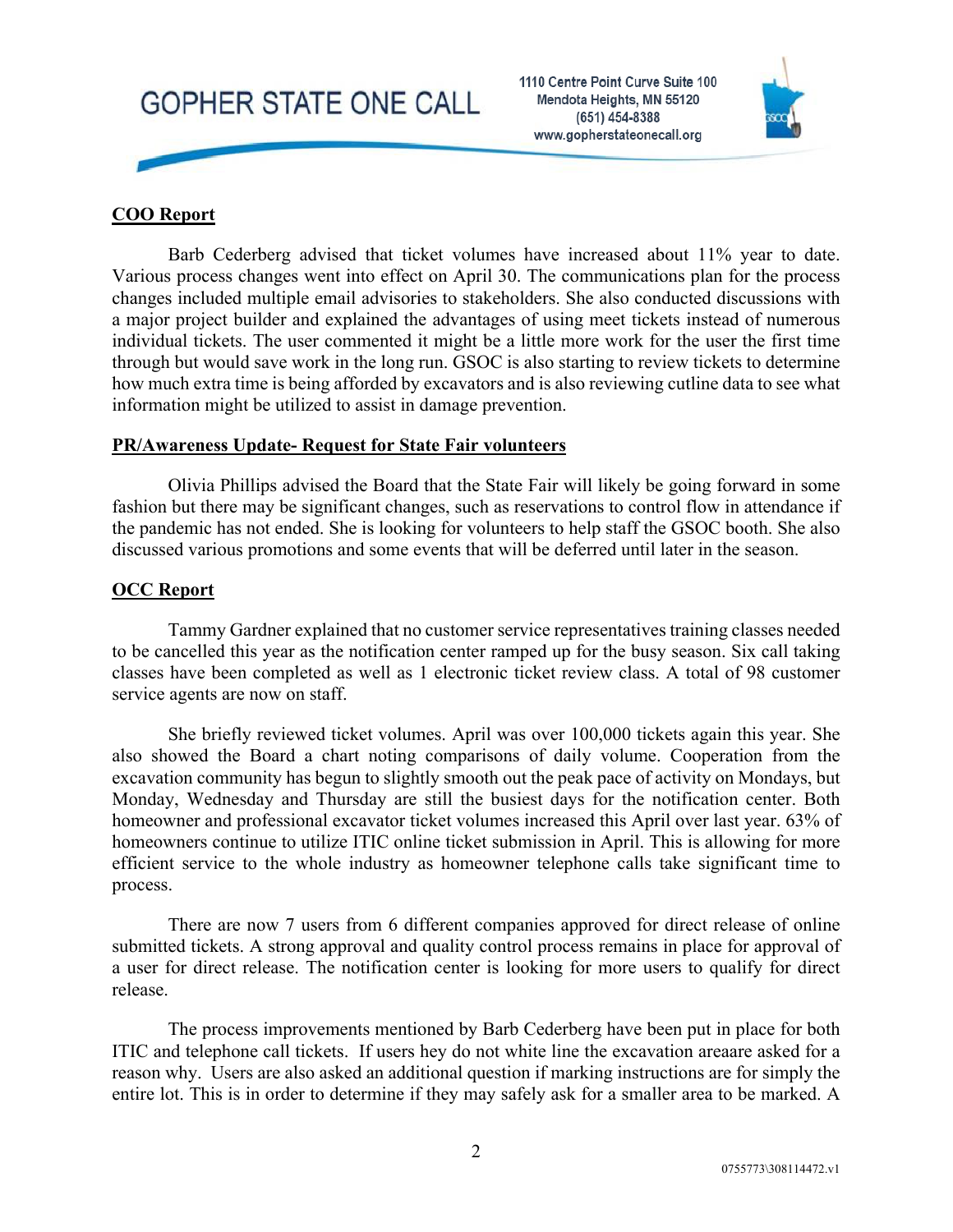

dynamic volume message is put in place for 11 higher population counties during high volume days to request that locators be allowed additional time to mark. Additional instructions must be inserted in order for a more than one request for a relocate (a second update).

The notification center continues to update its base maps. Over 1,642 map updates from 47 counties have been installed so far this year.

Adam Franco advised that nationally, the ticket volume trend continues to be up. Some urban areas are up over 50% on the East coast. He sees this as a general increase in excavation activity.

#### **Additional Analytic Data**

Dave Hunstad advised the Board that the Finance Committee has been discussing and encouraging additional data be placed on the website that would be available for stakeholders. Discussions with OCC will take place to determine what is realistic to accomplish in a reasonable amount of time. The idea would be to provide some real time or otherwise fairly current data such as ticket volumes over the last 7 days by county with some additional breakout of information. Stakeholders are encouraged to discuss what might be useful with Barbara Cederberg.

#### **Board Discussion**

The Board then discussed the contents of several emails received by the Office of Pipeline Safety, GSOC and several facility operators from Stephanie Menning, the Executive Director of the Minnesota Utility Contractors Association (MUCA), requesting that certain changes be made to Minnesota Statutes Chapter 216D. One of the changes dealt with mandating phone contact numbers for facility operators which are currently provided by most facility operators voluntarily. There was some confusion over the rationale for the request as excavators on the Board are generally not experiencing the same concerns of phone numbers on tickets not working. The email claims the failures are pervasive. Barbara Cederberg was initially asked to see if she can obtain some specifics.

There was a good deal of general discussion whether to proceed since GSOC does not enforce MS216D and a primary theme of the emails was to request more enforcement. The Board agreed to discuss further at the next meeting.

#### **Adjournment**

There being no further business coming before the Board, upon motion made and duly seconded, the meeting was adjourned at approximately 10:05 a.m.

Respectfully submitted,